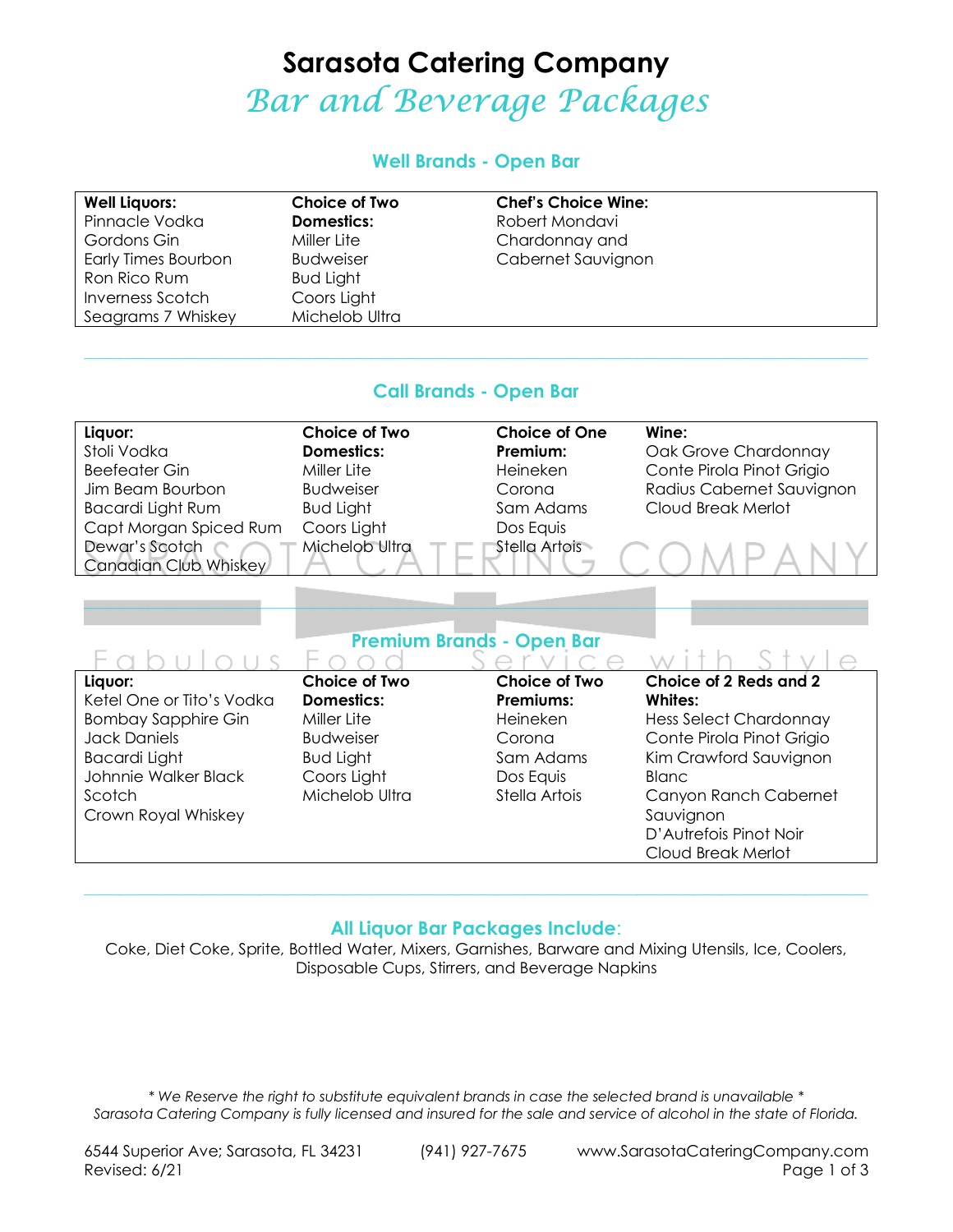# **Sarasota Catering Company**  Bar and Beverage Packages

**Domestic Beer and Wine Open Bar** 

**Choice of Two Domestics:**  Miller Lite Budweiser Bud Light Coors Light Michelob Ultra **Wine:**  Robert Mondavi Chardonnay and Cabernet Sauvignon **Soda & Water:**  Coke Diet Coke Sprite Bottled Water

**Includes**: Barware and Mixing Utensils, Ice, Coolers, Disposable Cups and Beverage Napkins

#### **Premium Beer and Wine Open Bar**

 $\_$  , and the state of the state of the state of the state of the state of the state of the state of the state of the state of the state of the state of the state of the state of the state of the state of the state of the

| <b>Choice of Two</b> | <b>Choice of Two Premiums:</b> | Wine:                     | Soda & Water:        |
|----------------------|--------------------------------|---------------------------|----------------------|
| <b>Domestics:</b>    | Heineken                       | Oak Grove Chardonnay      | Coke                 |
| Miller Lite          | Corona                         | Conte Pirola Pinot Grigio | Diet Coke            |
| <b>Budweiser</b>     | Sam Adams                      | Radius Cabernet Sauvignon | Sprite               |
| <b>Bud Light</b>     | Dos Equis                      | Cloud Break Pinot Noir    | <b>Bottled Water</b> |
| Coors Light          | Stella Artois                  |                           |                      |
| Michelob Ultra       |                                |                           |                      |
|                      |                                |                           |                      |

**Includes**: Barware and Mixing Utensils, Ice, Coolers, Disposable Cups and Beverage Napkins

### \_\_\_\_\_\_\_\_\_\_\_\_\_\_\_\_\_\_\_\_\_\_\_\_\_\_\_\_\_\_\_\_\_\_\_\_\_\_\_\_\_\_\_\_\_\_\_\_\_\_\_\_\_\_\_\_\_\_\_\_\_\_\_\_\_\_\_\_\_\_\_\_\_\_\_\_\_\_\_\_\_\_\_\_\_\_\_\_\_\_\_\_\_\_\_\_\_\_\_\_\_\_\_\_\_\_\_\_\_\_\_\_ Fabulous Food Service with Style

### **Mexican Themed Cantina Bar**

| Choice of Two    | <b>Choice of Two Premiums:</b> | Wine:                   | Soda & Water:        |
|------------------|--------------------------------|-------------------------|----------------------|
| Domestics:       | Corona                         | Mondavi Chardonnay and  | Coke                 |
| Miller Lite      | Sam Adams                      | Cabernet Sauvignon      | Diet Coke            |
| <b>Budweiser</b> | Dos Equis                      |                         | Sprite               |
| <b>Bud Light</b> | Stella Artois                  | <b>Specialty Drinks</b> | <b>Bottled Water</b> |
| Coors Light      |                                | Red or White Sangria    |                      |
| Michelob Ultra   |                                | Margaritas              |                      |

 $\_$  , and the state of the state of the state of the state of the state of the state of the state of the state of the state of the state of the state of the state of the state of the state of the state of the state of the

**Includes**: Barware and Mixing Utensils, Ice, Coolers, Disposable Cups and Beverage Napkins

*\* We Reserve the right to substitute equivalent brands in case the selected brand is unavailable \* Sarasota Catering Company is fully licensed and insured for the sale and service of alcohol in the state of Florida.*